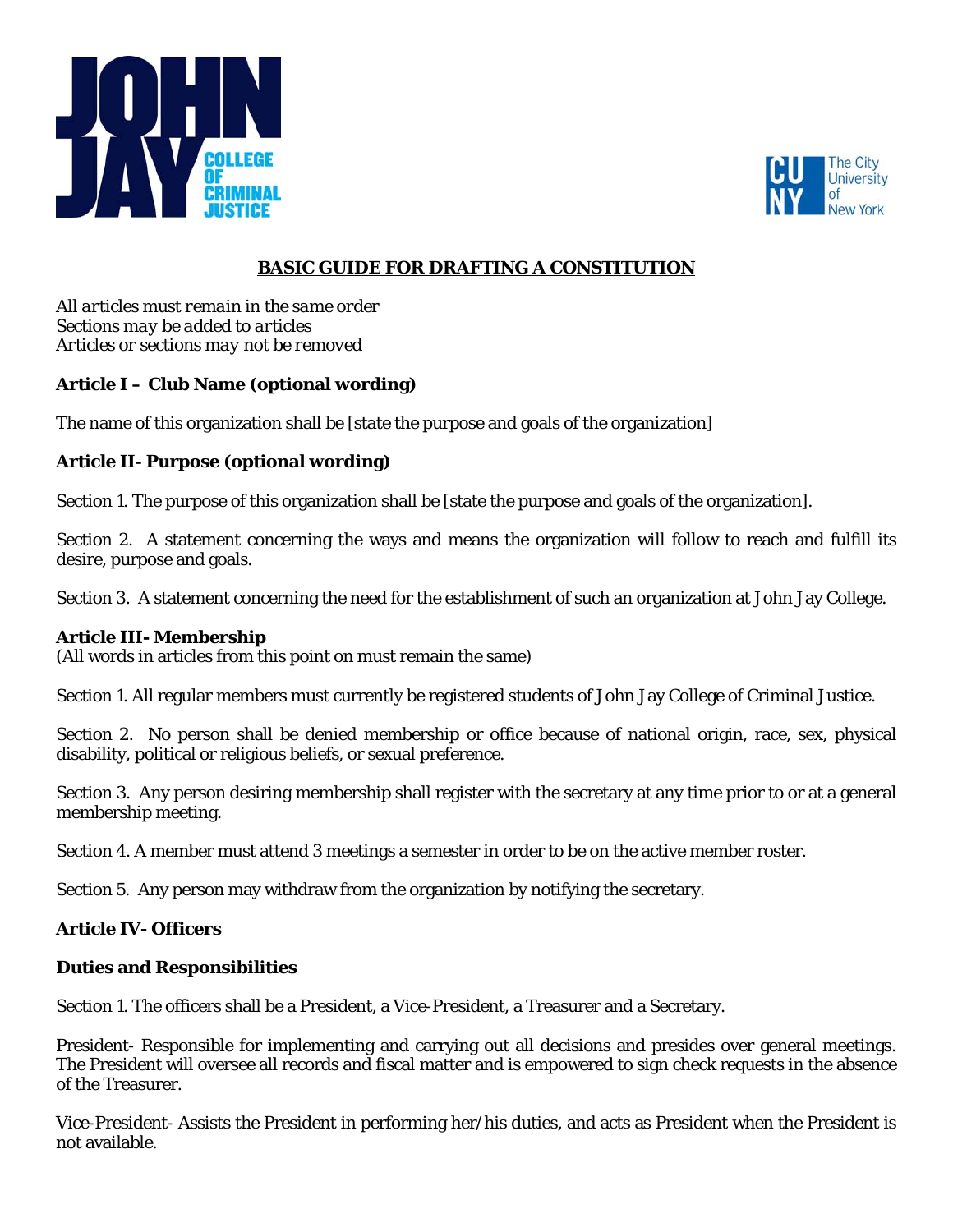Treasurer- Maintains financial records and performs related duties, such as signing check requests and preparing budgets.

Secretary- Keeps minutes of meetings and carries out necessary correspondence and related duties as assigned, such as keeping a roster of active members.

Section 2.

The above four members constitute the Executive Committee of the club. The Executive Committee shall be answerable to the general membership of the club.

The Faculty Advisor will be appointed by the Executive Committee subject to approval by a quorum of all the active (voting) members.

The President shall be the chairperson and presiding officer of the Executive Committee. In the event the President cannot continue as a member of the Executive Committee, the Vice-President shall assume the office.

### **Election Procedures**

Section 1. All officers must be elected by majority vote.

Section 2. Nomination shall be accepted from the floor at the meeting prior to the election.

Section 3. Elections shall be by majority vote of the active board members present whose names appear on the membership roster.

Section 4. Contested elections must be referred to the Judicial Board.

Section 5. Either a Judicial Board Member or a Faculty Advisor must be present at all elections.

### **Term of Office**

Section 1. All officers of this organization can serve one academic year and may be elected for additional years to the same office.

### **Eligibility**

Section 1. All candidates shall have been a member of the organization for at least one academic term. Undergraduate candidates must have a grade point average of at least 2.5 at the time of their election and during their time in office. Graduate candidates must have a grade point average of at least 3.0 at the time of their election and during their time in office.

#### **Article V- Impeachment of Members of the Executive Committee**

Section 1. Impeachment proceedings may be brought against a member of the Executive Committee for negligence in carrying out the duties of his or her office, serious misconduct, and misappropriation of funds.

Section 2. Proceedings for impeachments may be instituted by three-quarters (%) of the executive committee or a petition signed by two-thirds (2/3) of the active members.

Section 3. A petition for the impeachment must be in writing, stating the reasons for impeachment and must be signed by two thirds (2/3) of the active members of the club. It must be forwarded to the Judicial Board who shall then notify, in writing, the person or persons being brought up against charges. The petition will be validated by the Office of the Dean for Admission and Registration or his designee.